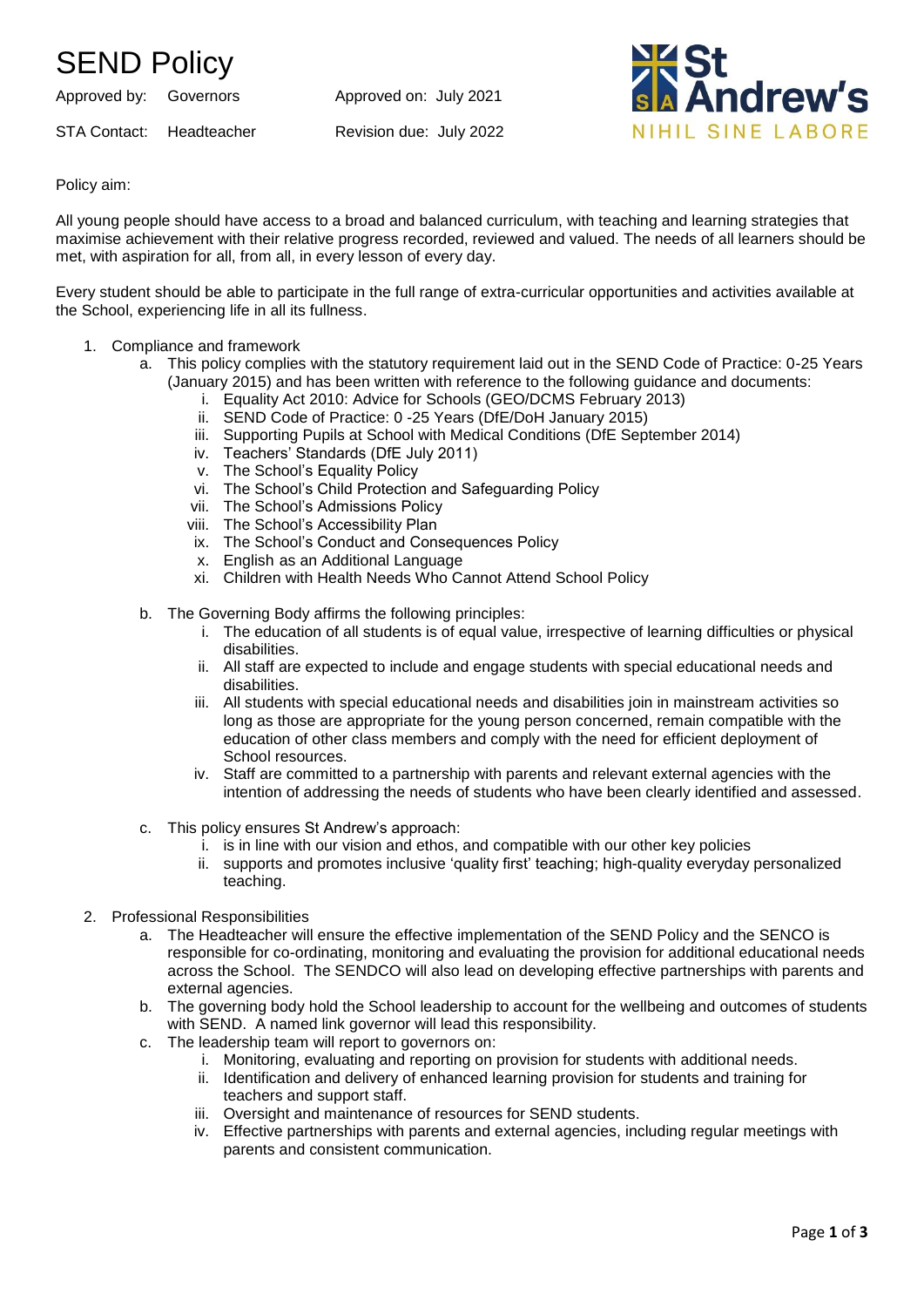## SEND Policy

Approved by: Governors Approved on: July 2021

STA Contact: Headteacher Revision due: July 2022



- 3. Operational Guidelines
	- a. The School follows the guidance contained in the SEND Code of Practice and recognises the definition of SEND as those students who have a significantly greater difficulty in learning than the majority of others of the same age and that some students may have needs that fall within or across four main areas:
		- i. Communication and Interaction.
		- ii. Cognition and Learning.
		- iii. Social, emotional and mental health difficulties
		- iv. Sensory and/or Physical needs.
	- b. Whenever possible, special educational needs and disabilities are met within the mainstream classroom and based on quality first teaching strategies, rarely with additional in-class support. It may be necessary for some students to withdraw from some mainstream classes for the purpose of attending individual or small group work. Such support may be provided by teaching staff, learning support assistants or external agencies working closely with the School.
	- c. Students with defined special educational needs and disabilities are supported and monitored under the new Code of Practice through School Support as follows:
		- i. A pupil passport is created and reviewed annually for all students identified as SEND i.e. a student that:
			- 1. Makes little or no progress even when the classroom strategies are targeted to particular needs.
			- 2. Shows difficulty in developing literacy and/or numeracy skills.
			- 3. Shows persistent social, emotional or mental health difficulties which are not addressed by the School's Pastoral Support System.
			- 4. Has physical or sensory problems despite use of specialist equipment.
			- 5. Has communication and/or interaction difficulties leading to little or no progress.
		- ii. Progress is monitored on a regular basis and parents contacted at least three times a year to ensure they are fully involved in the support measures being used by the School.
		- iii. If there is continuing concern about progress the School will
			- 1. Identify fresh targets following liaison with staff, external agencies and parents.
			- 2. Amendment of provision to address ways of achieving the fresh target
	- d. In addition, the Learning Support Department offers:
		- i. advice on curriculum development
		- ii. support teaching
		- iii. bespoke training
		- iv. INSET on how to ensure that all children make sustained academic progress
		- v. allocation of Learning Support Assistants (LSAs)
		- vi. regular reporting of SEND issues to the Leadership team to raise awareness and ensure the effective implementation of processes and procedures.
	- e. A graduated approach is adopted for students identified as having SEND. The level and type of support provided will enable the student to achieve adequate progress. Provision is identified and managed by the Learning Support Department and will be planned and delivered by teaching and support staff.
		- i. Wave 1: Quality First teaching by all teaching staff.
		- ii. Wave 2: is initiated where students have failed to make adequate progress as identified by the Learning Support Department through the assessment arrangements. Provision from within the School's resources is identified to help meet the student's needs. Interventions may include:
			- 1. Additional learning programmes for literacy; speech, language and communication; social skills
			- 2. Smaller group sessions
			- 3. Appropriate teaching groups/sets
			- 4. Group support on a regular basis
			- 5. Additional staff training